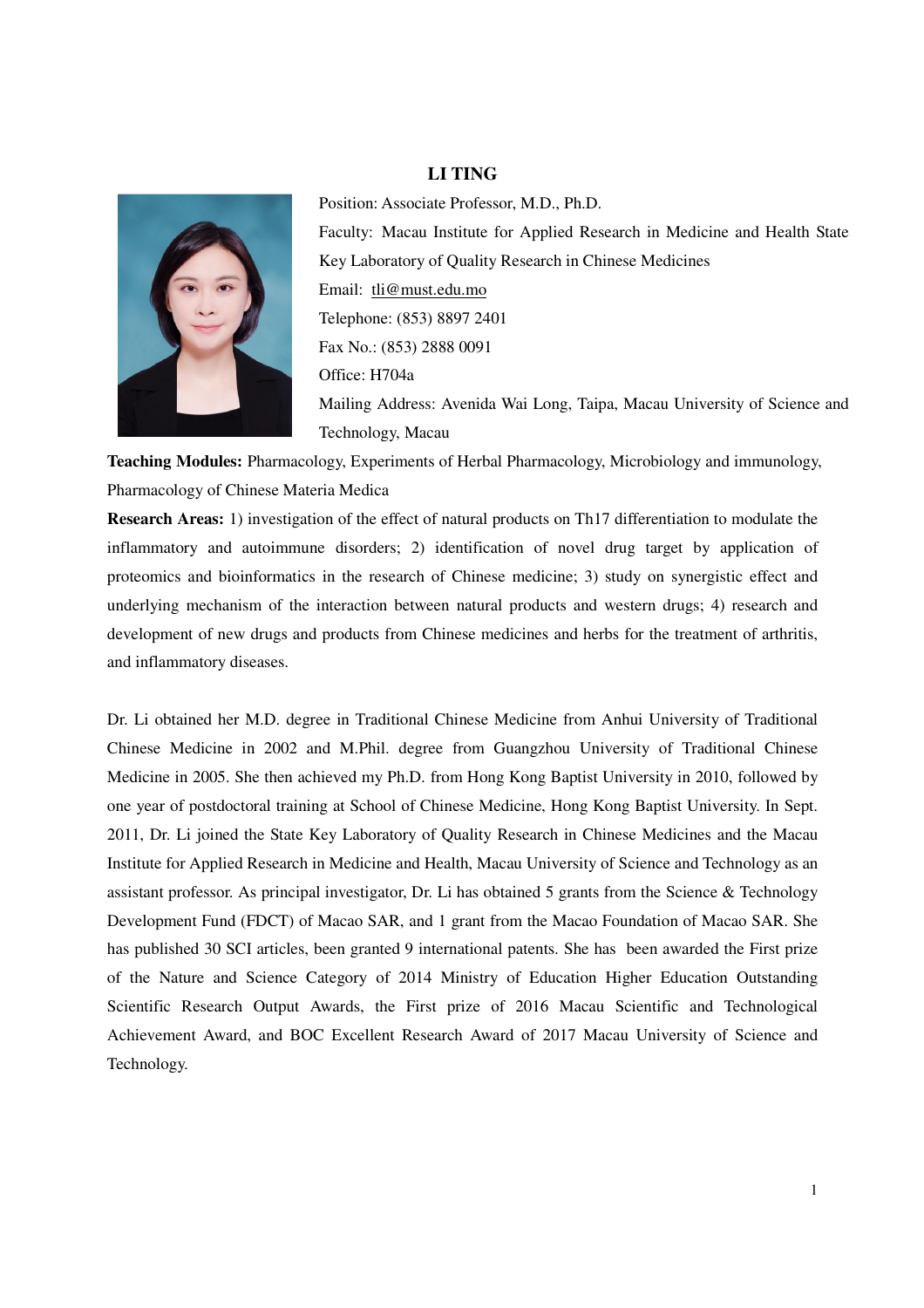# **Education:**

| 2010.2                          | <b>Hong Kong Baptist University</b><br>Ph.D. (Pharmacology)                                                                                                       |
|---------------------------------|-------------------------------------------------------------------------------------------------------------------------------------------------------------------|
| 2005.7                          | <b>Guangzhou University of Traditional Chinese Medicine</b><br>M. Phil. (Pharmacology)                                                                            |
| 2010.2                          | Anhui University of Traditional Chinese Medicine, Hefei, China<br>M.D (Chinese Medicine)                                                                          |
| <b>Professional Chronology:</b> |                                                                                                                                                                   |
| 2016.7- present                 | <b>Macau University of Science and Technology</b>                                                                                                                 |
|                                 | Associate Professor (Macau Institute for Applied Research in Medicine and<br>Health, State Key Laboratory of Quality Research in Chinese Medicine)                |
| 2011.9-2016.7                   | <b>Macau University of Science and Technology</b>                                                                                                                 |
|                                 | Assistant Professor (Macau Institute for Applied Research in Medicine and                                                                                         |
|                                 | Health, State Key Laboratory of Quality Research in Chinese Medicine)                                                                                             |
| 2010.6-2011.8                   | <b>Hong Kong Baptist University</b><br>Post-doctoral-fellow (School of Chinese Medicine)<br>Research area: Immunology and pharmacology of Chinese medicines       |
| 2010.2-2010.4                   | <b>Hong Kong Baptist University</b><br>Research assistant (School of Chinese Medicine)<br>Research area: Immunology and pharmacology of Chinese medicines         |
| 2007.1-2010.1                   | <b>Hong Kong Baptist University</b><br>Teaching assistant for undergraduate students in laboratory course of molecular<br>biology and immunology.                 |
| 2005.9-2006.12                  | <b>Hong Kong Baptist University</b><br>Research assistant (School of Chinese Medicine)<br>Research area: Immunology and pharmacology of Chinese medicines         |
| 2002.9-2005.7                   | <b>Guangzhou University of Traditional Chinese Medicine</b><br>Teaching assistant for postgraduate students in the course of molecular biology<br>and immunology. |

### **Teaching Experience:**

1) Herbal Pharmacology, as a subject coordinator, for the students in the program of Bachelor of Pharmacy in Chinese Medicine

2) Experiments of Herbal Pharmacology, as a subject coordinator, for the students in the program of Bachelor of Pharmacy in Chinese Medicine

3) Microbiology and immunology, as a subject lecturer, for the students in the program of Bachelor of Pharmacy in Chinese Medicine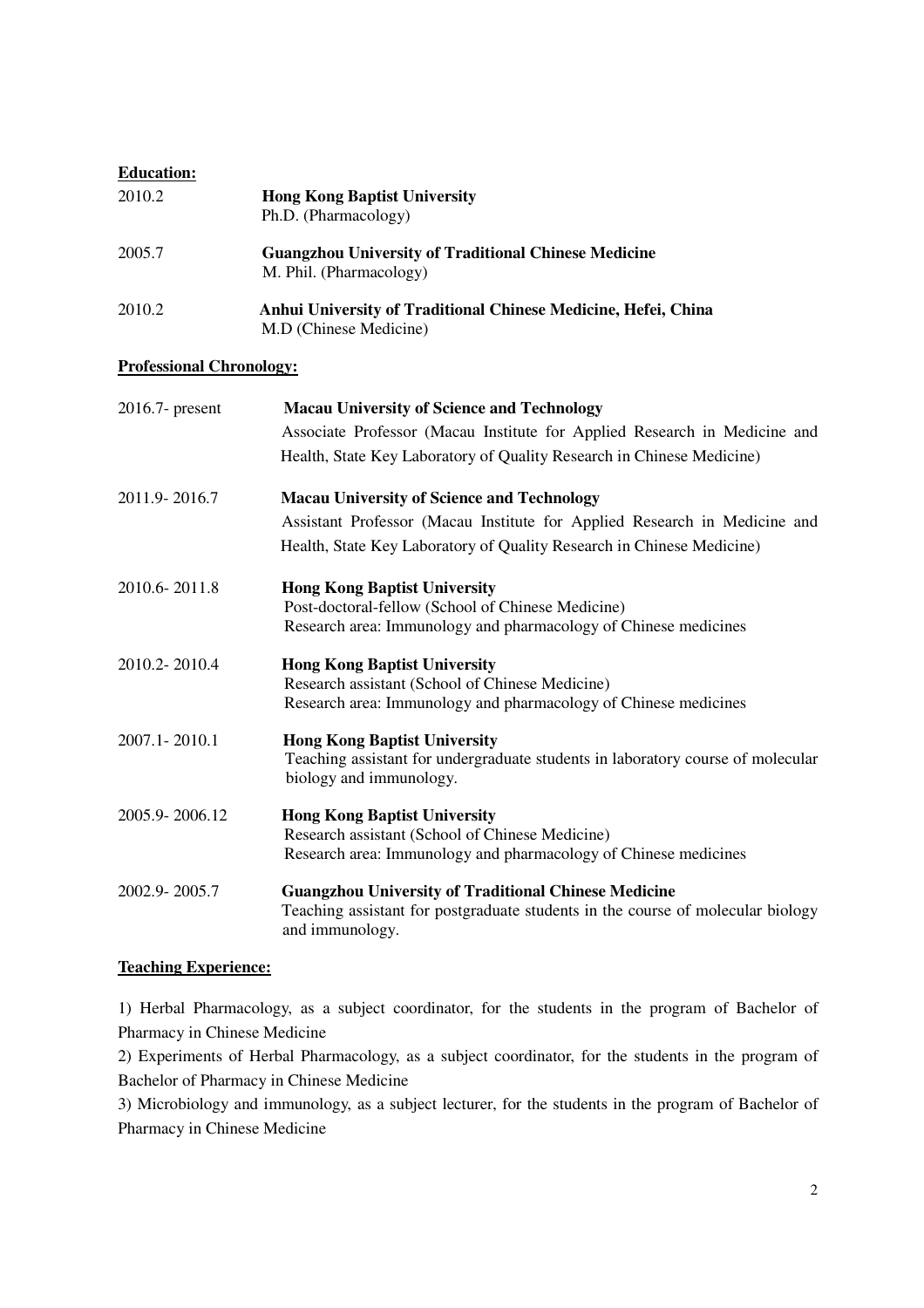4) Biochemistry & Molecular Biology, as a subject lecturer, for the students in the program of Bachelor of Pharmacy in Chinese Medicine

5) Practicum, as a subject lecturer, for the students in the program of Bachelor of Pharmacy in Chinese Medicine

6) Pharmacology of Chinese Materia Medica, as a subject lecturer, for the students in the program of Master of Integrated Traditional Chinese & Western Clinical Medicine

7) Herbal Pharmacology, as a subject lecturer, for the PhD students

8) Methodology of Pharmacological Experiment, as subject lecturer, for the postgraduate students

# **Granted patents**:

1) Novel binding site of IKK-beta. Australian Innovation Patent No. 2013101130; Granted on 5 Sept 2013.

2) Development of a new formula overcoming thymus atrophy with concomitantly enhancement of anti-inflammatory effect of dexamethasone, Australian Innovation Patent No. 2014100379; Granted on 1 May 2014.

3) Development of a new formula overcoming thymus atrophy with concomitantly enhancement of antiinflammatory effect of dexamethasone, US Utility Patent No. 9,018,196; Granted on 28 Apr 2015.

4) Isoliquiritigenin suppresses human T lymphocyte activation via targeting on cysteine 46 of IκBα Kinase. Australian Innovation Patent No. 2015100662; Granted on 28 May 2015.

5) Limonoids for treating autoimmune diseases field. Australian Innovation Patent No. 2017100026; Granted on 9 Jan 2017.

6) Method to treat anaphylactoid reaction; Australian Innovation Patent No. 2017100973; Granted on 17 July 2017.

7) Method of treating rheumatoid arthritis. Australian Innovation Patent No. 2017101103; Granted on 14 August 2017.

8) Method of treating an autoimmune disease. Australian Innovation Patent No. 2017101742; Granted on 12 Dec 2017.

9) Transgenic model for delay-type hypersensitivity (DTH) and use thereof, US Utility Patent No 9,955,676; Granted on 2 May 2018.

### **Publications:**

- 1) Yang F Su X, Pi J, Liao K, Zhou H, Sun Y, Liu J, Guo X, Jiang J, Jin H, Cai J, Li T<sup>#</sup>, Liu L<sup>#</sup>, Atomic force microscopy technique used for assessment of the anti-arthritic effect of licochalcone A *via* suppressing NF-κB activation, Biomedicine & Pharmacotherapy. 2018 Jul;103:1592-1601. (<sup>#</sup>cocorresponding author).
- 2) Pan H, Guo R, Zhu J, Wang Q, Ju Y, Xie Y, Zheng Y, Wang Z, **Li T**, Liu Z, Lu L, Li F, Tong B, Xiao L, Xu X, Li R, Yuan Z, Yang H, Wang J, Kristiansen K, Jia H, Liu L. A gene catalogue of the Sprague-Dawley rat gut metagenome. Gigascience. 2018 May 1;7(5). doi: .1093/gigascience/giy055.
- 3) Su X\*, **Li T\***, Liu Z, Huang Q, Liao K, Ren R, Lu L, Qi X, Wang M, Chen J, Zhou H, Leung EL, Pan H, Liu J, Wang H, Huang L, Liu L. Licochalcone A activates Keap1-Nrf2 signaling to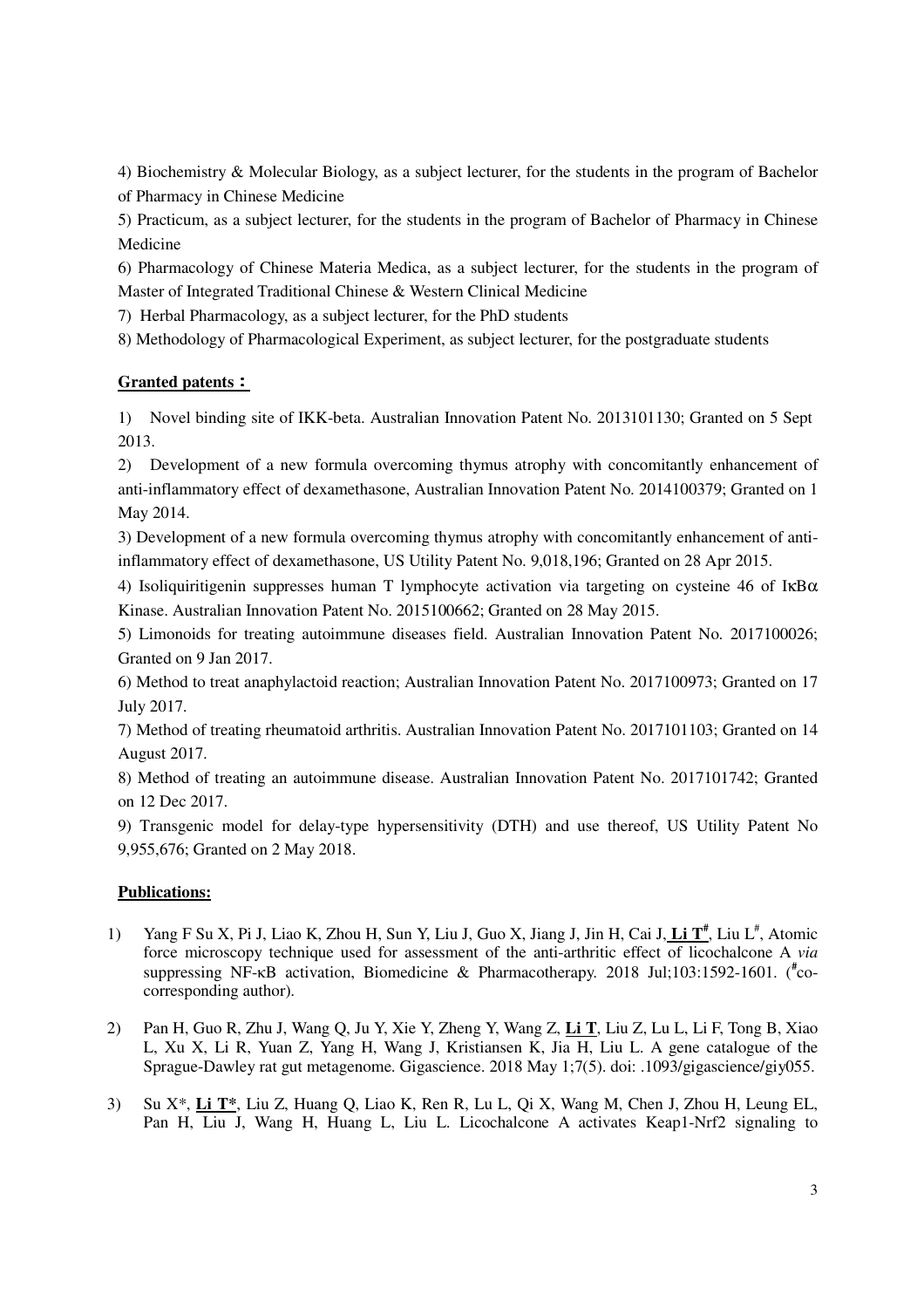suppresses arthritis via phosphorylation of p62 at serine 349. Free Radic Biol Med. 2017 Dec 9. pii: S0891-5849(17)31236-4. (\*co-first author).

- 4) Jin H, Pi J, Zhao Y, Jiang J, **Li T**, Zeng X, Yang P, Evans CE, Cai J. EGFR-targeting PLGA-PEG nanoparticles as a curcumin delivery system for breast cancer therapy. Nanoscale. 2017 Nov 2;9(42):16365-16374.
- 5) Zhou H, Liu JX, Luo JF, Cheng CS, Leung EL, Li Y, Su XH, Liu ZQ, Chen TB, Duan FG, Dong Y, Zuo YH, Li C, Lio CK, **Li T**, Luo P, Xie Y, Yao XJ, Wang PX, Liu L. Suppressing mPGES-1 expression by sinomenine ameliorates inflammation and arthritis. Biochem Pharmacol. 2017 Oct 15;142:133-144.
- 6) Huang L.F., Dong Y., Wu J. L., Wang P.X., Zhou H.,  $\underline{\text{Li}} \text{T}^*$  and Liu  $L^*$ , Sinomenine-induced histamine release-like anaphylactoid reactions are blocked by tranilast via inhibiting NF-KB signaling. Pharmacol Res. 2017 Nov;125(Pt B):150-160. (**#** co-corresponding author).
- 7) Chen J.Y., Zhu G.Y., Su X.H., Wang R., Liu J., Li T<sup>#</sup> and Liu L<sup>#</sup>, 7-Deceaylgedunin suppresses proliferation of macrophages and inflammation through activation of Keap1/Nrf2/HO-1 signaling. Oncotarget. 2017 Jul 5;8(33):55051-55063. (**#** co-corresponding author).
- 8) Chen Y. N., Li H. F., Li M. F., Niu S., B., Wang J. X., Shao H., W., **Li T#** , **Wang H#** . Salvia miltiorrhiza polysaccharide activates T Lymphocytes of cancer patients through activation of TLRs mediated -MAPK and -NF-κB signaling pathways. Journal of Ethnopharmacology. 2017 Feb 20. pii: S0378-8741(16)31471-4. (**#** co-corresponding author)
- 9) Pan H, Li R, **Li T**, Wang J, Liu L, Whether Probiotic Supplementation Benefits Rheumatoid Arthritis Patients: A Systematic Review and Meta-Analysis. Engineering. 2017 February, 3 (1):115-121.
- 10) Su X, Huang Q, Chen J, Wang M, Pan H, Wang R, Zhou H, Zhou Z, Liu J, Yang F, **Li T#** , **Liu L#** Calycosin suppresses expression of pro-inflammatory cytokines via the activation of p62/Nrf2-linked heme oxygenase 1 in rheumatoid arthritis synovial fibroblasts. Pharmacol Res. 2016 Nov;113 (Pt A):695-704. (**#** co-corresponding author)
- 11) Yan FG, Yang F, Wang R, Yao XJ, Bai LP, Zeng X, Huang JJ, Wong VK, Lam CW, Zhou H, Su XH, Liu J,  $\underline{\text{Li }T}^*$ , Liu L<sup>#</sup> Isoliquiritigenin suppresses human T lymphocyte activation via covalently binding cysteine 46 of IκB Kinase. Oncotarget. 2016 Sep 10. doi: 10.18632 (**#** co-corresponding author).
- 12) Fan DS, Zhu GY, Li T, Jiang ZH, Bai LP. Dimacrolide Sesquiterpene Pyridine Alkaloids from the Stems of Tripterygium regelii. Molecules. 2016, 21(9), 1146.
- 13) Wang R, Pi J, Su X, Liu J, Zeng X, Wong I, Huang L, Zhou H, Cai J, Li T<sup>#</sup>, Liu L<sup>#</sup>. Dihydromyricetin suppresses inflammatory responses in vitro and in vivo through inhibition of IKKβ activity in macrophages. Scanning. 2016 Aug 3. (**#** co-corresponding author). [SCI impact factor 2015: 1.3, ranked 29st in 56 journals (51.8%) of category INSTRUMENTS & INSTRUMENTATION]
- 14) Jin H, Pi J, Yang F, Jiang J, Wang X, Bai H, Shao M, Huang L, Zhu H Yang P, Li L, **Li T,** Cai J1, Chen ZW. Folate-Chitosan Nanoparticles Loaded with Ursolic Acid Confer Anti-Breast Cancer Activities in vitro and in vivo. Sci Rep. 2016 Jul 29;6:30782.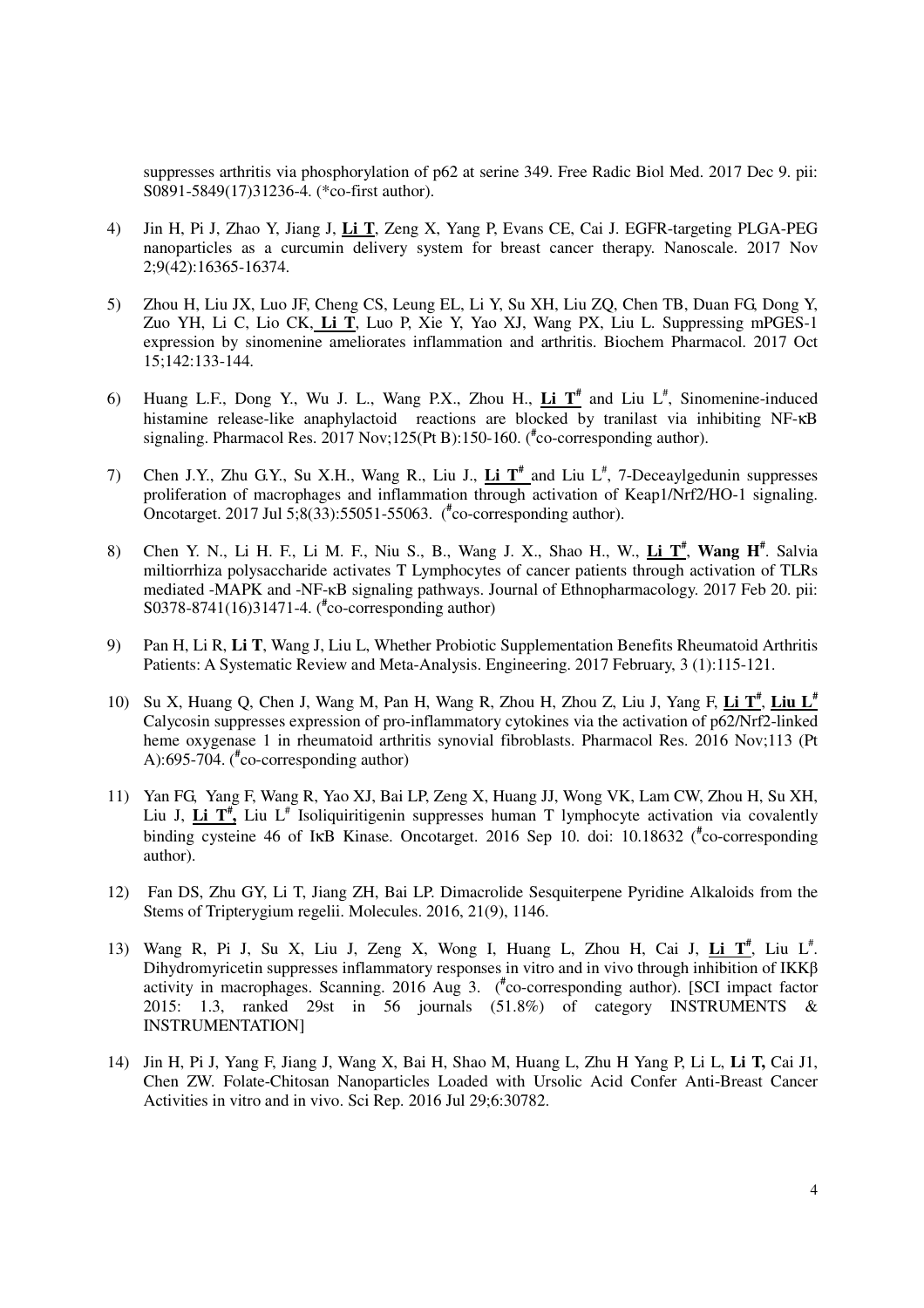- 15) Huang LF, Pi J, Wu JL, Zhou H, Cai JY,  $\underline{\text{Li } T^*}$ , Liu L<sup>#</sup>, A rapid and sensitive assay based on particle analysis for cell degranulation detection in basophils and mast cells. Pharmacol Res, 2016 Jun 21;111:374-383. (**#** co-corresponding author). [SCI impact factor 2015: 4.816, ranked 27st in 253 journals (10.7%) of category PHARMACOLOGY & PHARMACY]
- 16) Parhira S, Zhu GY, Li T, Liu L, Bai LP, Jiang ZH. Inhibition of IKK-β by epidioxysterols from the flowers of Calotropis gigantea (Niu jiao gua). Chin Med. 2016 Mar 2;11:9.
- 17) Li T\*, Wong VK\*, Jiang ZH, Jiang SP, Liu Y, Wang TY, Yao XJ, Su XH, Yan FG, Liu J, Leung EL, Yi XQ, Wong YF, Zhou H, Liu L. Mutation of cysteine 46 in IKK-beta increases inflammatory responses. Oncotarget. 2015 Oct 13;6(31):31805-19. (\*co-first author).
- 18) Zhang X, Zhang D, Jia H, Feng Q, Wang D, Liang D, Wu X, Li J, Tang L, Li Y, Lan Z, Chen B, Li Y, Zhong H, Xie H, Jie Z, Chen W, Tang S, Xu X, Wang X, Cai X, Liu S, Xia Y, Li J, Qiao X, Al-Aama JY, Chen H, Wang L, Wu QJ, Zhang F, Zheng W, Li Y, Zhang M, Luo G, Xue W, Xiao L, Li J, Chen W, Xu X, Yin Y, Yang H, Wang J, Kristiansen K, Liu L, Li T, Huang Q, Li Y, Wang J. The oral and gut microbiomes are perturbed in rheumatoid arthritis and partly normalized after treatment. Nat Med. 2015 Aug;21(8):895-905.
- 19) Huang L, **Li T**, Zhou H, Qiu P, Wu J, Liu L. Sinomenine potentiates degranulation of RBL-2H3 basophils via up-regulation of phospholipase A2 phosphorylation by Annexin A1 cleavage and ERK phosphorylation without influencing on calcium mobilization. Int Immunopharmacol. 2015 Oct;28(2):945-51.
- 20) Wang R, Zhang CY, Bai LP, Pan HD, Shu LM, Kong AN, Leung EL, Liu L<sup>#</sup>, Li T<sup>#</sup>. Flavonoids derived from liquorice suppress murine macrophage activation by up-regulating heme oxygenase-1 independent of Nrf2 activation. Int Immunopharmacol. 2015 Oct;28(2):917-24. (**#** co-corresponding author).
- 21) Leung EL, Wong VK, Jiang ZH, **Li T,** Liu L. Integrated network-based medicine: the role of traditional Chinese medicine in developing a new generation of medicine. Science. 2014 Dec, 346 (6216 Suppl), S16-S18.
- 22) Pi J, **Li T,** Liu J, Su X, Wang R, Yang F, Bai H, Jin H, Cai J Detection of lipopolysaccharide induced inflammatory responses in RAW264.7 macrophages using atomic forcemicroscope. Micron. 2014 Oct;65:1-9.
- 23) Wong VK\*, **Li T\***, Law BY, Ma ED, Yip NC, Michelangeli F, Law CK, Zhang MM, Lam KY, Chan PL and Liu L. Saikosaponin-d, a novel SERCA inhibitor induces autophagic cell death in apoptosisdefective cells. 2013 Jul 11;4:e720. (\*co-first author).
- 24) **Li T**, Yan F, Wang R, Zhou H, Liu L. Shikonin Suppresses Human T Lymphocyte Activation through Inhibition of IKK β Activity and JNK Phosphorylation. Evid Based Complement Alternat Med.2013:379536.
- 25) Ding R, Tang J, Gao H, **Li T**, Zhou H, Liu L, Yao XS. New methymycin derivatives of Streptomyces venezuelae ATCC 15439 and their inhibitory effects on human T cell proliferation mediated by PMA/ionomycin. Arch Pharm Res. 2012 Sep;35(9):1567-72.[SCI impact factor 2011: 1.592, ranked 38th in 59 journals (64.4%) of category MEDICINAL CHEMISTRY]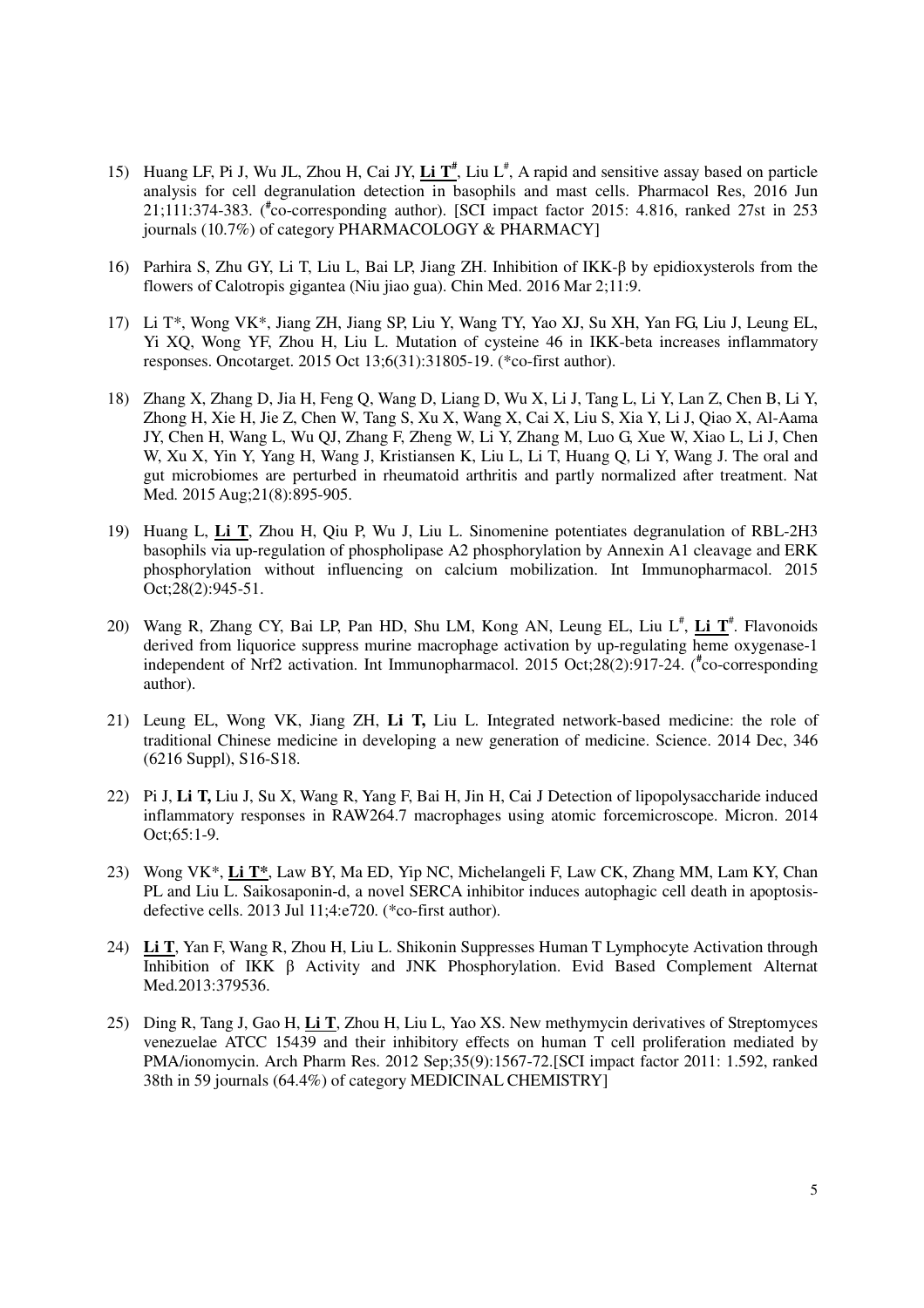- 26) Zhu L, Lu JG, **Li T**, Zhu GY, Han QB, Hsiao WL, Liu L, Jiang ZH. Immunosuppressive decalin derivatives from red yeast rice. J Nat Prod. 2012 Apr 27;75(4):567-71. [SCI impact factor 2012: 3.285, ranked 27st in 190 journals (14.87%) of category PLANT SCIENCES]
- 27) Yi XQ, **Li T**, Wang JR, Wong VK, Luo P, Wong IY, Jiang ZH, Liu L, Zhou H. Total ginsenosides increase coronary perfusion flow in isolated rat hearts through activation of PI3K/Akt-eNOS signaling. Phytomedicine. 2010 Nov;17(13):1006-15.
- 28) Wong VK, Cheung SS, **Li T**, Jiang ZH, Wang JR, Dong H, Yi XQ, Zhou H, Liu L. Asian ginseng extract inhibits in vitro and in vivo growth of mouse lewis lung carcinoma via modulation of ERKp53 and NF-κB signaling. J Cell Biochem. 2010 Nov 1;111(4):899-910.
- 29) **Li T**, Wong VK, Yi XQ, Wong YF, Zhou H, Liu L. Matrine induces cell anergy in human Jurkat T cells through modulation of mitogen-activated protein kinases and nuclear factor of activated T-cells signaling with concomitant up-regulation of anergy-associated genes expression. Biol Pharm Bull. 2010;33(1):40-6.
- 30) **Li T**, Wong VK, Yi XQ, Wong YF, Zhou H, Liu L. Pseudolaric acid B suppresses T lymphocyte activation through inhibition of NF-kappaB signaling pathway and p38 phosphorylation. J Cell Biochem. 2009 Sep 1;108(1):87-95.
- 31) Wong VK, Zhou H, Cheung SS, **Li T**, Liu L. Mechanistic study of saikosaponin-d (Ssd) on suppression of murine T lymphocyte activation. J Cell Biochem. 2009 May 15;107(2):303-15.

### **Academic Membership:**

| Executive Council | The First Board of Specialty Committee of Immunology of Traditional Chinese   |
|-------------------|-------------------------------------------------------------------------------|
| Member            | Medicine of World Federation of Chinese Medicine Societies, 2014.12 - 2018.12 |
| Member            | Clinical Pharmacology and Toxicology Committee of Chinese Association of      |
|                   | Integrative Medicine, 2017.11-                                                |
| Member            | Committee of Immunology of Traditional Chinese Medicine of Chinese Society    |
|                   | of Immunology                                                                 |

### **Peer review for international SCI journals**

- 1) Frontier in Pharmacology 2017-
- 2) Biomedicine & Pharmacotherapy 2017-
- 3) Pharmacological Research 2016-
- 4) Phytomedicine 2015-
- 5) Plos One 2015-
- 6) ACS Medicinal Chemistry Letters 2013-

### **Awards:**

- 1) BOC Excellent Research Award of 2017 Macau University of Science and Technology
- 2) First prize of Natural Science Award of Macau, 2016, Macau.